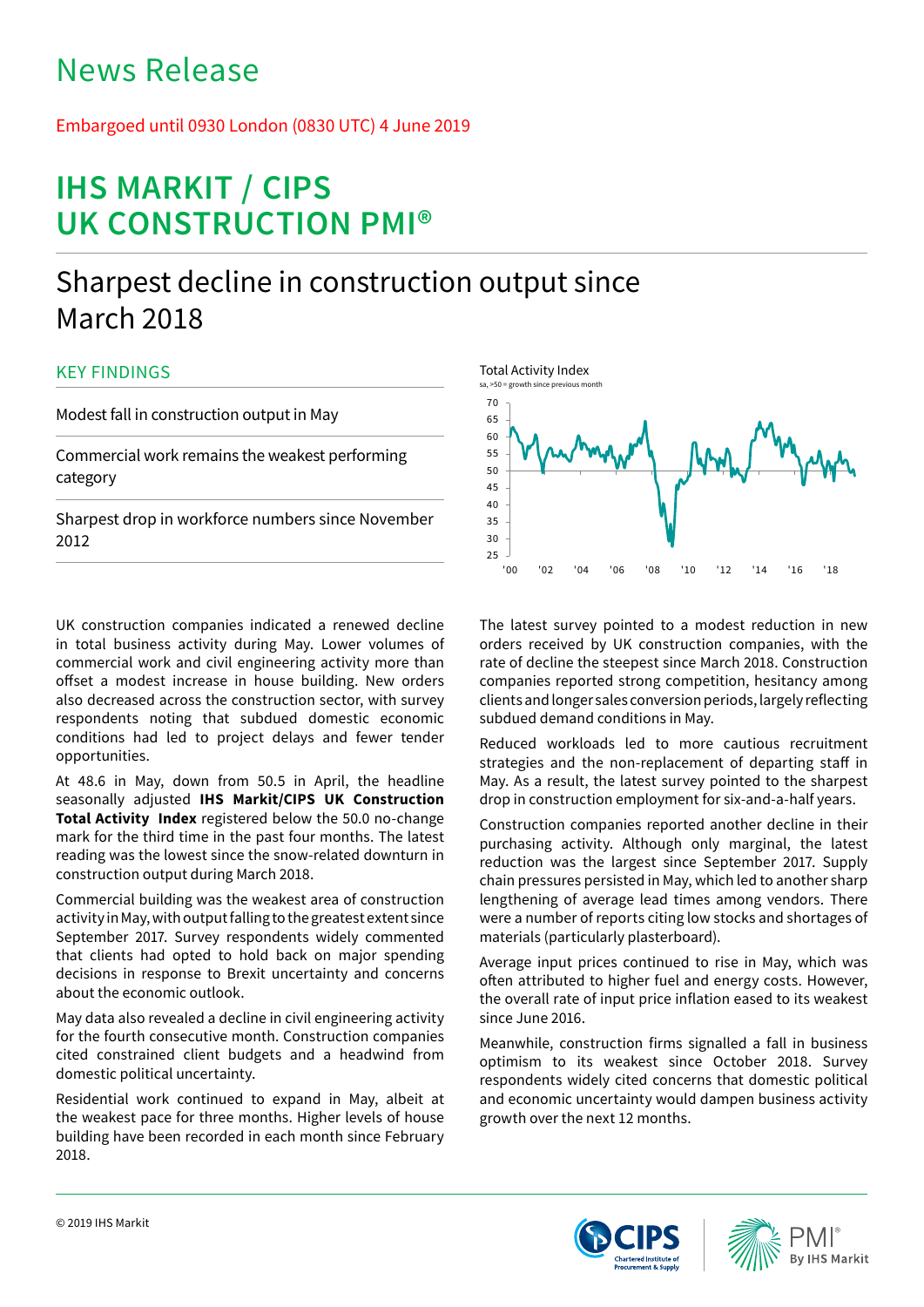## COMMENT

Tim Moore, Associate Director at IHS Markit, which compiles the survey:

*"May data reveals another setback for the UK construction sector as output and new orders both*  declined to the greatest extent since the first quarter of *2018. Survey respondents attributed lower workloads to ongoing political and economic uncertainty, which has led to widespread delays with spending decisions and encouraged risk aversion among clients.* 

*"Commercial building remained hardest-hit by Brexit*  uncertainty, with construction firms reporting the *steepest fall in this category of activity since September 2017. Civil engineering work also dried up in May and a fourth consecutive monthly fall in activity marked*  the longest period of decline since the first half of 2013. Construction companies often commented that recent *tender opportunities for civil engineering work had*  been insufficient to replace completed projects.

*"House building was the only sub-category of construction output to buck the downward trend in May,*  but growth remained softer than on average in 2018.

"The soft patch for construction work so far this year has started to impact on staff hiring, with some firms *cutting back on expansion plans and others opting to delay the replacement of voluntary leavers. May data revealed that the latest fall in employment numbers was the steepest for six-and-a-half years. Survey respondents once again noted concerns that the subdued domestic economic outlook and delays related to Brexit uncertainty had curtailed their nearterm growth prospects."* 

Duncan Brock, Group Director at the Chartered Institute of Procurement & Supply:

*"A fragile dreariness descended on the sector this month with lower workloads leading to the fastest decline in purchasing of construction materials since September 2017. With the continuing uncertainty around Brexit and instabilities in the UK economy, client indecision*  affected new orders which fell at their fastest since March 2018 and particularly affected commercial *activity.*

*"The previously unshakeable housing sector barely kept its head above water, growing at its weakest level since February as residential building started to lose momentum. The biggest shock however, came in the*  form of job creation as hesitancy to hire resulted in the *largest drop in employment for six and a half years. Not much to be happy about it seems though an easing in*  some input costs for raw materials offered some relief *while energy and fuel prices continued to rise.* 

*"This is unlikely to be nearly enough to turn around the sector's fortunes, as optimism about the strength of the sector's future was the lowest since October 2018. Policymakers will need to pull a large rabbit out of*  the hat, and fast, to improve these difficult conditions *and prevent a further entrenchment of gloom and contraction this summer."*